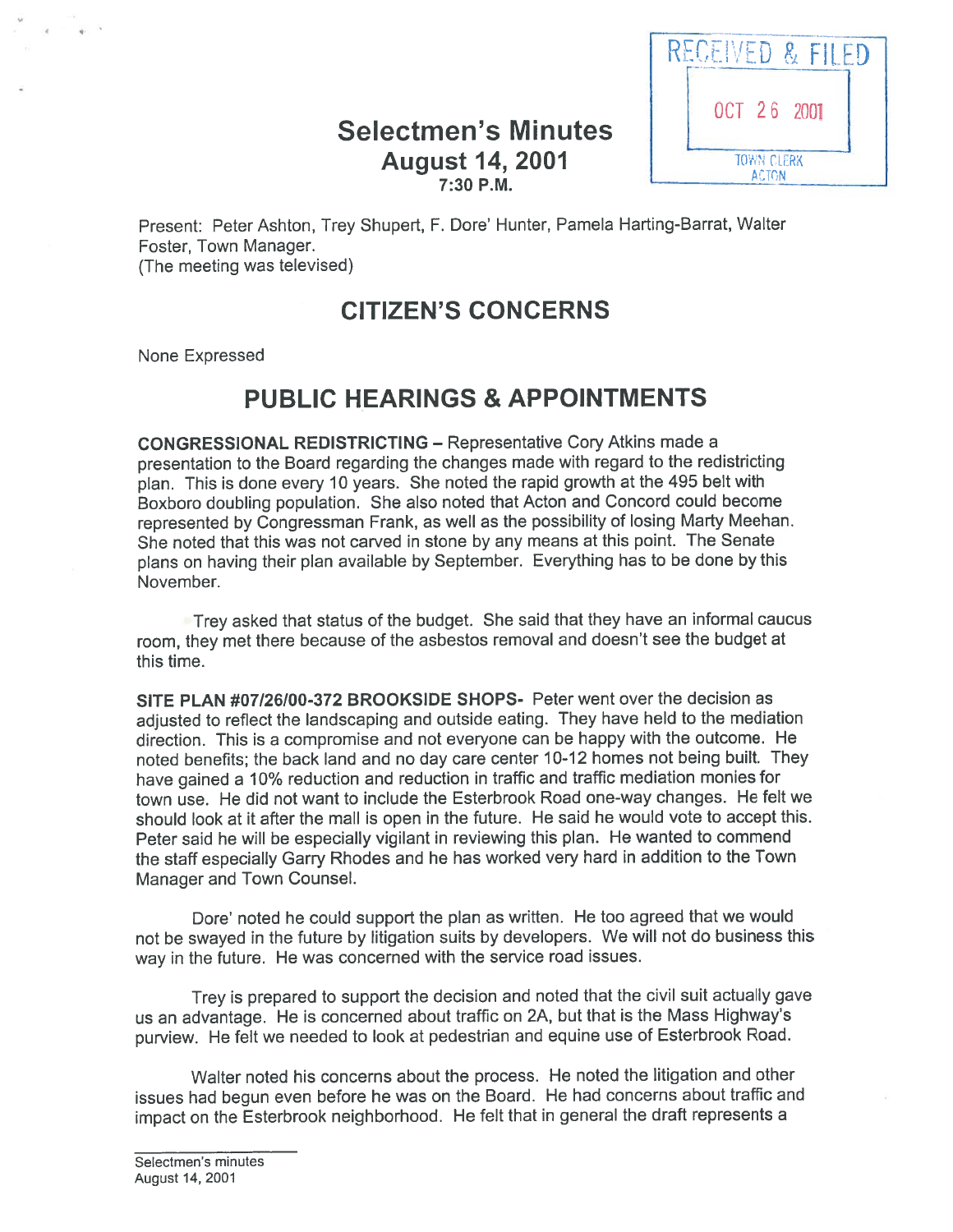reasonable compromise in this situation. TREY SHUPERT — Moved to approve the site plan special permit for Tashmoo Cove, Brookside Shops, 145 Great Road and that we also approve the Special Permit for the reduction in parking and the two Special Permits for the two restaurants of 120 and 20 seats as drafted. DORE' HUNTER — Second. UNANIMOUS VOTE

KEY SPAN —HAYWARD ROAD - Peter asked about Hayward Road and when they are planning to do this work. They want to do it as soon as possible. Dore' asked that we be notified <sup>a</sup> couple of days in advance. Pam asked how long to complete, 3-4 weeks and that would be during school. The buses will be able to use Hayward Road at all times. DORE HUNTER — Moved to approve with the conditions listed in David Abbt's memo and that the Town Manager be given oral notification 48 hours before beginning. PAM HARTING-BARRAT. Second. UNANIMOUS VOTE.

31 POWDER MILL ROAD SITE PLAN #617101-378 — The applicant has requested <sup>a</sup> continuation. Continuation to Sept. 11<sup>th.</sup> WALTER FOSTER -Moved to continue to Sept. 11 at 8:30 P.m. DORE' HUNTER — Second. UNANIMOUS VOTE.

JEFF ROGERS -COMMITTEE INTERVIEW FOR ASSOCIATE MEMBER OF THE CONSERVATION COMMISSION — The Board thanked him for volunteering. PAM HARTING-BARRAT - Moved to appoint Jeff Rogers as an Associate Member of the Cons Com for a term of 1 year. TREY SHUPERT - Second. UNANIMOUS VOTE

#### CONSERVATION COMMISSION OVERSIGHT MEETING

They informed the Board that they will have four members being sunsetted next year. Chris Starr made <sup>a</sup> presentation on the duties and goals of the Conservation Commission. They want to be included in Open Space and to promote Open Space Planning, as well as the Community Preservation Act, and asked for the Board's assistance.

Peter Berry said that we have standards and that they are consistently applied. He feels all the members are committed to the standards. They noted several current projects that they have worked out with the petitioners. He urge<sup>d</sup> people to ge<sup>t</sup> involved and to apply now as an Associate Member so that they can be ready when the vacancies are available.

Matt Liebman outlined the Open Space and Recreation Plan. They will do an assessment of needs and environmental reviews. They go<sup>t</sup> <sup>a</sup> good response from the mailing. It was last done in <sup>1996</sup> and is done every five years. We ge<sup>t</sup> funding by having this approve<sup>d</sup> <sup>p</sup>lan. He noted the draft is on the web site of the Land stewardship Committee that will be able to see it on the Town's Page shortly.

Peter Ashton spoke about working with the public and looking out for everyone's rights. Peter asked about setbacks and was wondering what <sup>a</sup> minimum was, <sup>40</sup> feet and augmented by the Conservation Commission. In the case of setbacks they want to have it better defined. He asked what other towns are doing with regard to setbacks. He felt that many towns have more stringent regulations. He wanted to talk about overlap with Cons Com and Board of Health, particularly the Fast systems. They felt these systems reduce the quality of the wet lands and land. Pollution control is needed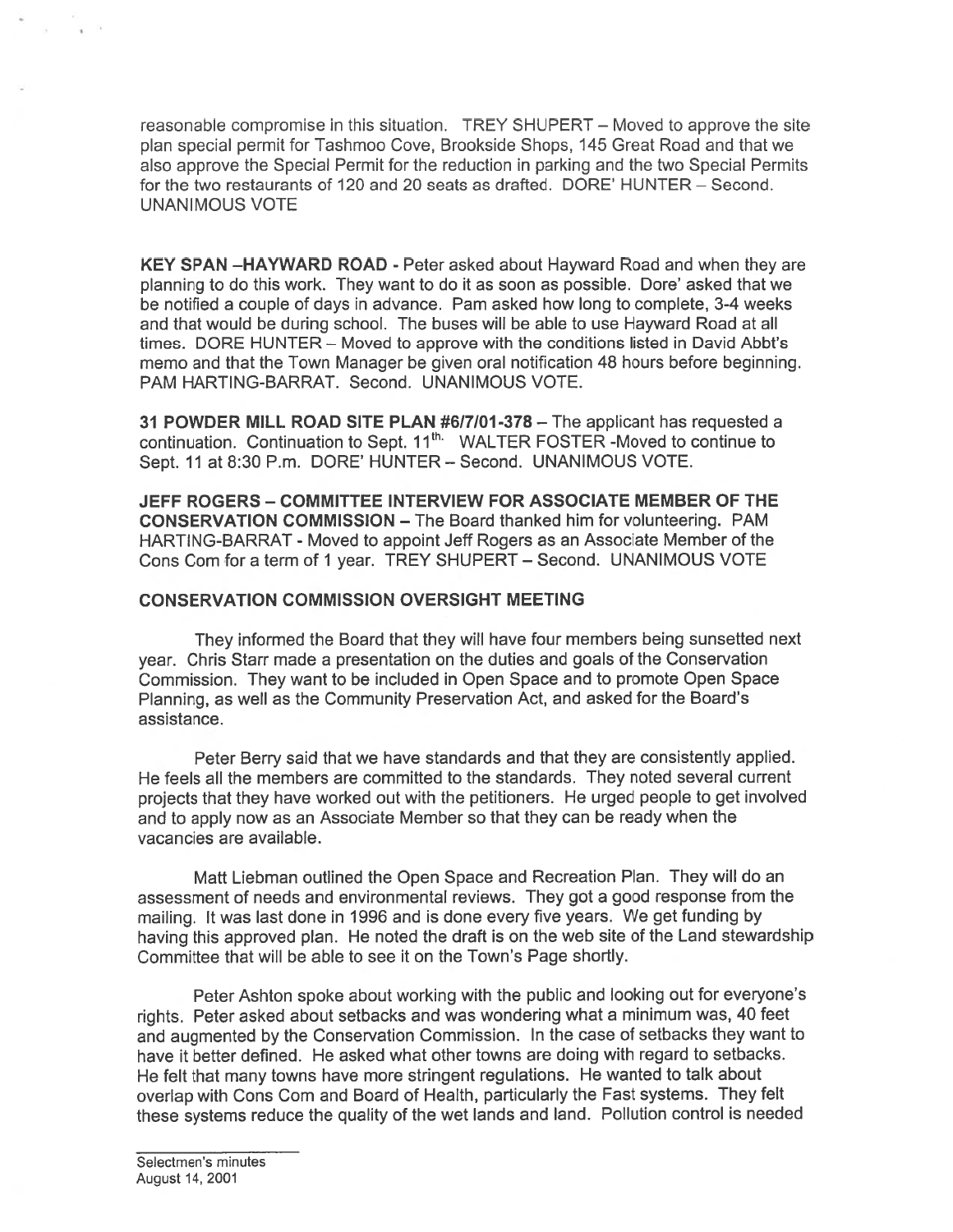in these areas. These systems do not control biogens. They are trying to avoid pollution and they need the increased setbacks. Peter suggested that the Board of Health and Conscom need to ge<sup>t</sup> together to discuss concerns. Andy Magee felt more communication needed to be increased between the Con Com and Board of Health, as well as Planning. Trey asked if the order of conditions is issued it may have several special requirements and restrictions. He would encourage them to enforce conditions that survive past the initial decision by Cons Com.

Pam asked about sunset regulation and asked if the members going off would serve again for addition term. Dore' said that if no one was waiting in line they could serve again. Andy Magee said he would serve again. Dore' asked about proposed setbacks. They have not made <sup>a</sup> specific proposa<sup>l</sup> at this time. He urge<sup>d</sup> them to ge<sup>t</sup> it before the Board as soon as they could. Dote' asked that we not change the groun<sup>d</sup> rules until the sewer district until we assess final betterment's. Language could be added that it not take effect until the final betterments are approved.

Walter thanked them for serving on the Board; he would like to see people remain on to establish an information flow. He noted that if they needed more help from the Board of Selectmen to ask.

#### BOARD OF HEALTH OVERSIGHT MEETING

They updated the Board on the West Nile Virus; they are on top of this issue. We have joined the Central Mass Control program to respond to a possible outbreak.

They discussed the Nursing Service and its operation. We had to raise our payments. Medicare establishes how much will be reimbursed to the Service. The impact is that it is now neutral. Acton never turns anyone away and sometimes patients need more care than is reimbursed. They are currently at break even. Our nursing service is JACO certified and we are about to be re-certified.

Beaver Permits- The State gave them certain rights to trap and such only if the problem will affect public health. The permits are only goo<sup>d</sup> for <sup>10</sup> days. They have had two cases were the problem is in Acton but beavers were in another town.

At some time in the future the beavers will be on Town Land and permission must obtained from people that we cross/enter to ge<sup>t</sup> to the problem. They wanted to know if the Board of Health issued <sup>a</sup> permit that access to Town of Acton land is granted by the Board of Selectmen. The Board did not have <sup>a</sup> problem with that and deferred to the Town Manager.

Hazardous Waste Disposal Days — They have had it since 1985. They always have <sup>a</sup> good response.

They spoke about their smoking programs. They noted the number of septic systems that have to be reviewed and action taken. They feel the alternative systems are beneficial.

Rita Dolan spoke about the Nursing Service and their case loads and programs.

Selectmen's minutes August 14, 2001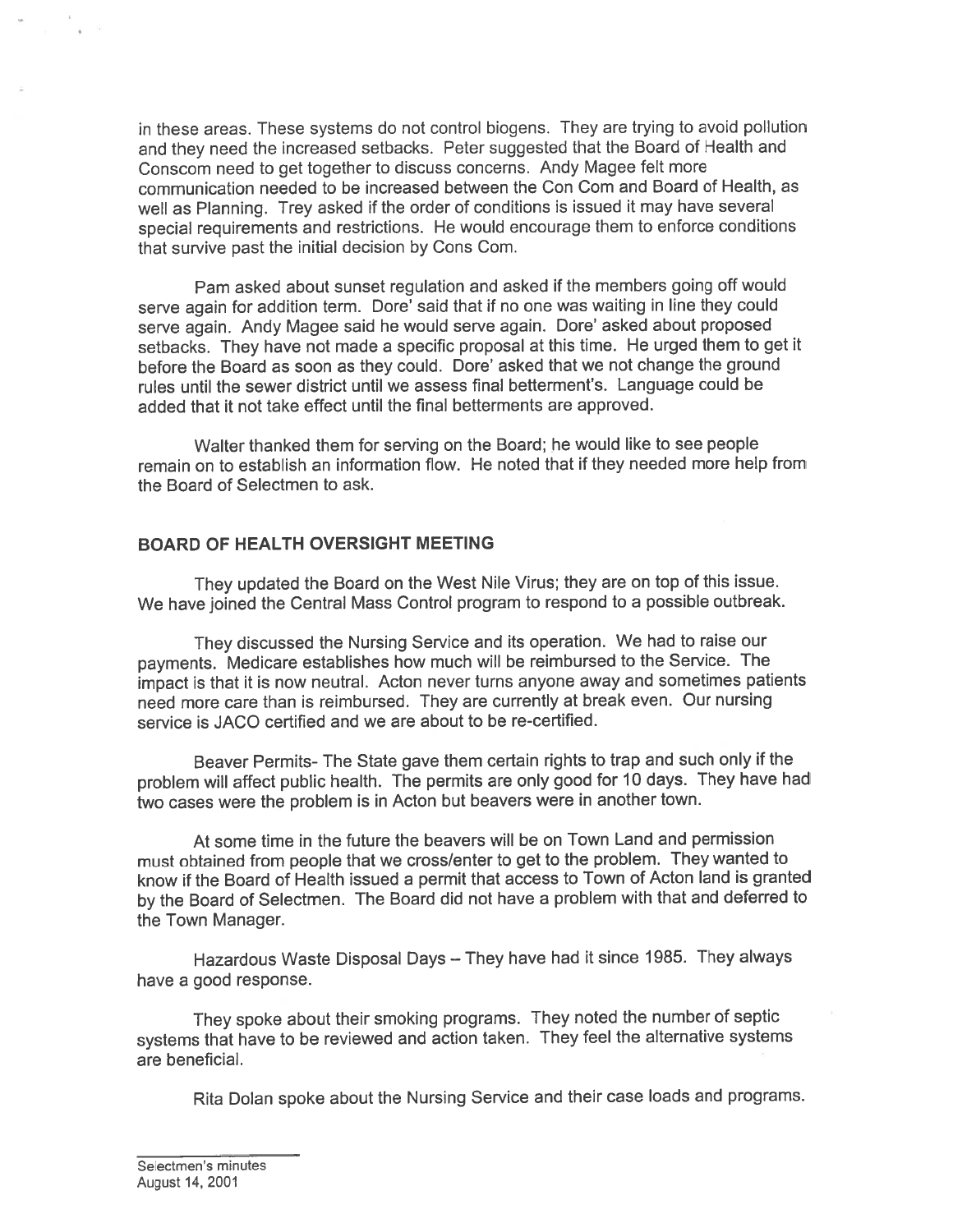Dore' spoke about the sludge in the Assabet and asked if there was any concern about the materials at the Dam emanating from Maynard's Plant. They thought Maynard may ge<sup>t</sup> pressure from the State to remove that material and it is likely to be cleaned up in the next year. They said they could contact DEP.

Christopher Starr asked about what specific biogens can be transferred by <sup>a</sup> septic system through <sup>a</sup> flooding incident and beaver problems. Bill said at least ecoli and backup of the system and they consider it <sup>a</sup> public health emergency. Mark Benedict noted we still use very stringent setbacks. He noted that there are no systems built in flood plain areas.

## SELECTMEN'S BUSINESS

Community Development Plan- Pete outlined the <sup>p</sup>lan and procedure and Roland has recommended that we go forward with this with <sup>a</sup> focus on affordable housing. The Board felt we should move forward. DORE' HUNTER -Move we execute the application to pursue the community development <sup>p</sup>lan process. TREY SHUPERT- Second. UNANIMOUS VOTE.

Douglas at Dawn Revolving Account — Increase level of funding. Peter will be abstaining. They want to raise the amount of funds as revenues and spending. Dore' noted his daughter worked on this program. TREY SHUPERT — Moved to approve the reques<sup>t</sup> to increase the fund from \$35,000 to \$50,000. PAM HARTING-BARRAT — Second. Peter Abstaining. 4-1 Motion Passes.

Maynard Country Club They have asked for <sup>a</sup> fee waiter — TREY SHUPERT — Moved to gran<sup>t</sup> the fee waiver reques<sup>t</sup> in the amount of \$1,750. PAM HARTING-BARRAT — Second. UNANIMOUS VOTE.

Route 2 Corridor Study- Dore' spoke about his request to authorize the chairman sign <sup>a</sup> letter which is in mail addressed to Ken Miller, Deputy Director. He has been in contact with Concord's chairman noting our displeasure with the potential alternatives for traffic. They were interested in our letter and spoke about their interests. They decided that they would write separate letters and keeping all informed. He saw their letter prior to signature that Concord wrote and they supported us and has flatly rejected #1 and they need to understand better the problems that came with each alternative. They could not select until the problems are addressed and asked for 20/30 numbers. Dote' has prepare<sup>d</sup> essentially the same document with deletion of Alternative <sup>5</sup> acceptance per Concord's suggestion. He noted that none of the alternatives were acceptable, and we need to address the traffic on local roads. Neither met at all in the latest paperwork. None of what we saw in June was satisfactory and that they come back to us in September or subsequently modeling out to 20/30 based on alternative five, not that that is the one that will go. He felt we need to stay on the same model, they should find better schemes that benefit Acton. Authorize the Chairman to sign the letter. TREY SHUPERT — Moved to authorize the Chairman to sign the letter. PAM HARTING BARRAT. Second. UNANIMOUS VOTE. Walter asked about the Piper/Taylor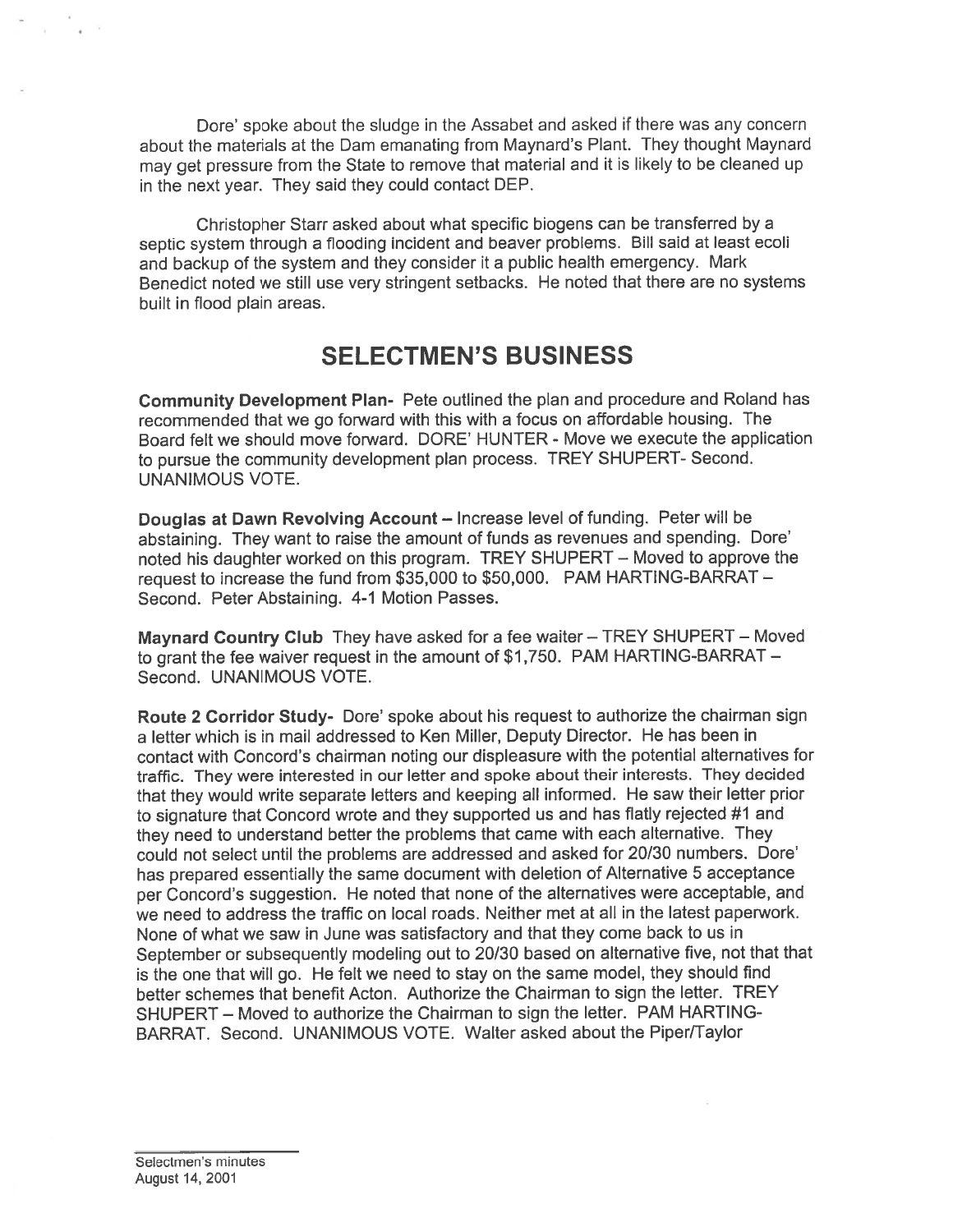reconnect. Dore' felt it was an important point and it speaks to the documents that <sup>p</sup>topose <sup>a</sup> cul de sac not crossing or connection. He felt the emergency vehicle flow is forced up and down Main Street. Dore' asked that Sally Schitnzer of Concord be forwarded <sup>a</sup> copy as well as Lincoln.

#### OTHER BUSINESS

Peter spoke about the Fax Cover Sheets that have been distributed to all staff.

# CONSENT AGENDA

DORE' HUNTER — Moved to approve. TREY SHUPERT - Second. UNANIMOUS VOTE.

## TOWN MANAGER'S REPORT

Police Motorcycle — Don updated the Board about the temporary leasing of the motorcycle under the Grant. The chief has changed his mind they find patrols have assisted in the community policing program. They will enter into <sup>a</sup> lease to run until the end of the year, and not funded from budgetary monies. Peter asked why we go<sup>t</sup> rid of the former one. Interest dwindled and it was not off road capable. Trey noted that it was a pilot program and will get reviewed at the end of they year. Dore' asked about training and he wanted to be sure someone had experience in the department. TREY SHUPERT — Moved that the Town Manager and Police Chief to lease the motorcycle for the purpose of <sup>p</sup>iloting <sup>a</sup> police motorcycle patrol program funds for the Community Police Grant. Dore' asked about <sup>a</sup> repor<sup>t</sup> back about how it went and Peter thought we would hear about it in January. PETER ASHTON —Second. UNANIMOUS

# EXECUTIVE SESSION

None Required

 $1 / 1 / 1$ ANDLEUI CHRISTIA Vartuny Barren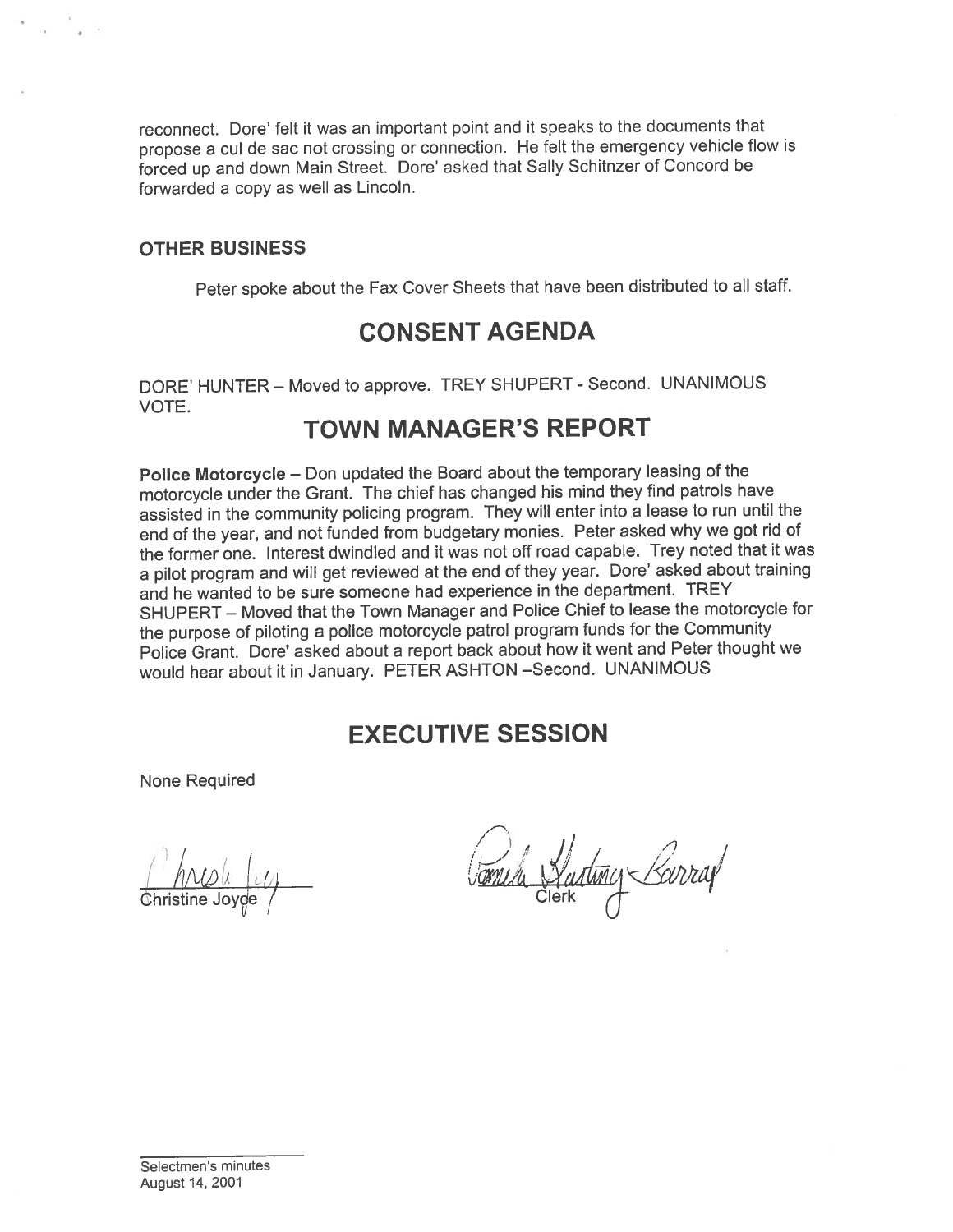August 10, 2001

TO: Board of Selectmen

FROM: Peter Ashton, Chairman

SUBJECT: Selectmen's Report

# AUGUST 14, 2001 NOTE START TIME OF 7:00 RM.

### I. CITIZEN'S CONCERNS

## II. PUBLIC HEARINGS & APPOINTMENTS

- 1. 7:00 REPRESENTATIVE CORY ATKINS WILL BE PRESENT TO DISCUSS REDISTRICTING.
- 2. 7:20 SITE PLAN #07/26/00-372 BROOKSIDE SHOPS Enclosed please find <sup>a</sup> revised draft decision for Board consideration.
- 3. 7:32 KEYSPAN HAYWARD ROAD Enclosed please find Keyspan's application and Staff comment, for installation of 650' of gas line in Hayward Road. Staff comments have been forwarded to the applicant.
- 4. 7:34 SITE PLAN #6/7/01 -378— <sup>31</sup> POWDER MILL ROAD The petitioner has asked for continuance until the next meeting.
- 5. 7:36 JEFF ROGERS COMMITTEE INTERVIEW FOR ASSOCIATE MEMBER OF THE CONSERVATION COMMISSION — Enclosed please find Mr. Roger's VCC paper work for board review.
- 6. 8:00 CONSERVATION COMMISSION OVERSIGHT MEETING Members of the Commission will be presen<sup>t</sup> for an oversight meeting.
- 7. 8:30 BOARD OF HEALTH OVERSIGHT MEETING Members of the Board will be presen<sup>t</sup> for an oversight meeting.

### III. SELECTMEN'S BUSINESS

8. COMMUNITY DEVELOPMENT PLAN - Enclosed please find an "Initial Agreement" form, signifying the Town's intent to participate in the Community Development Plan process, for Board consideration.

9. DOUGLAS AT DAWN REVOLVING ACCOUNT —Enclosed please find <sup>a</sup> reques<sup>t</sup> to increase the authorized level of spending for FY01 & FY02, for Board consideration.

10. MAYNARD COUNTRY CLUB — Enclosed please find <sup>a</sup> reques<sup>t</sup> from the Maynard Country Club's attorney for fee waiver of substantially all of the flat fee of \$3,500 required for such filings, as well as staff comment, for Board consideration.